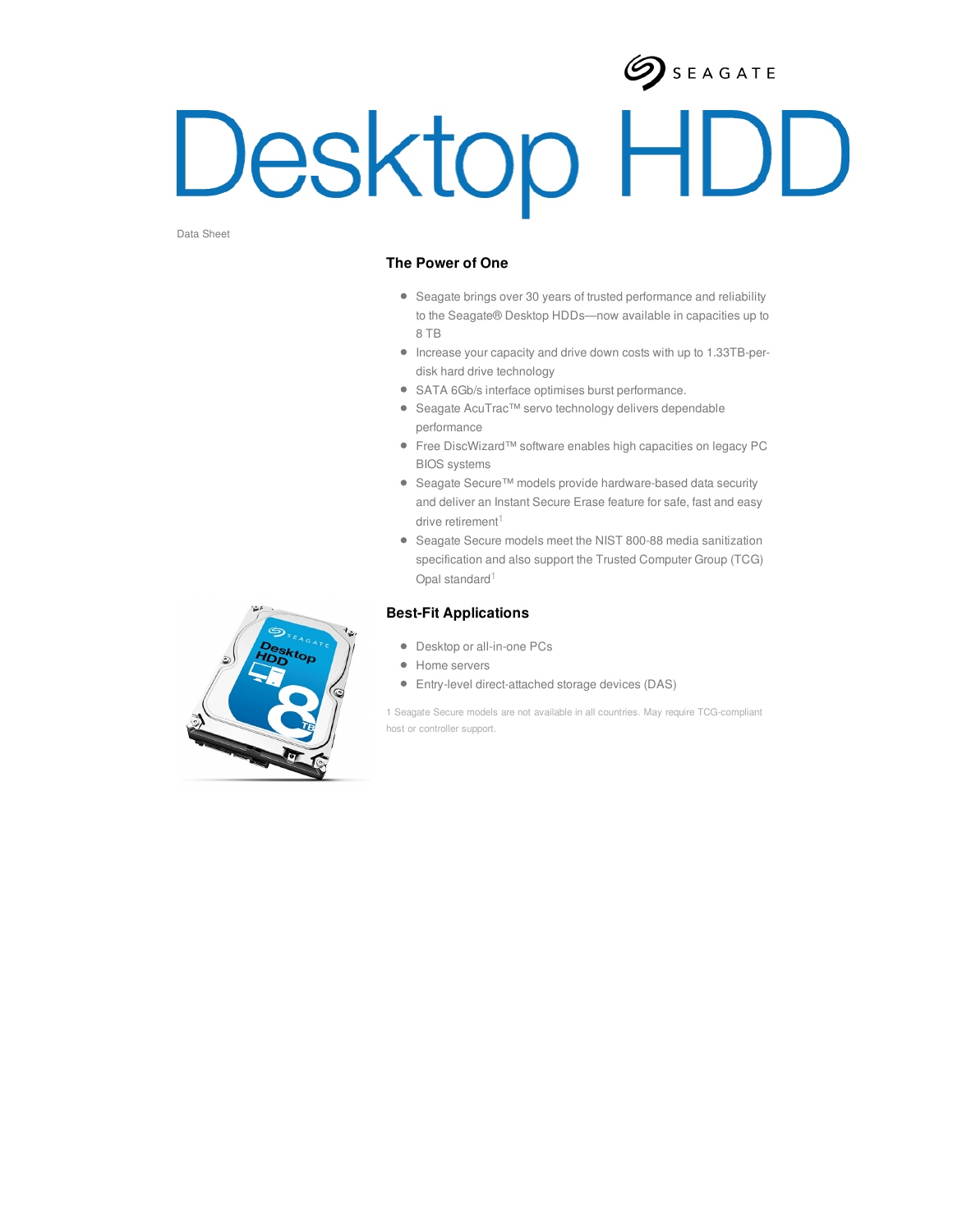## $\mathcal{G}$  SEAGATE Desktop HDD



| Specifications                                    | 8TB                | 6TB                | 5TB                | 4TB                | 3TB                |
|---------------------------------------------------|--------------------|--------------------|--------------------|--------------------|--------------------|
| Standard Model Numbers1                           | ST8000DM002        | ST6000DM001        | ST5000DM002        | ST4000DM000        | ST3000DM001        |
| Seagate Secure™ Model Numbers                     |                    |                    |                    |                    | ST3000DM002        |
| Interface                                         | SATA 6Gb/s         | SATA 6Gb/s         | SATA 6Gb/s         | SATA 6Gb/s         | SATA 6Gb/s         |
| Cache                                             | 256 MB             | 128 MB             | 128 MB             | 64 MB              | 64 MB              |
| Model Name                                        | Desktop HDD        | Desktop HDD        | Desktop HDD        | Desktop HDD        | formerly Barracuda |
| Performance                                       |                    |                    |                    |                    |                    |
| SATA Transfer Rates Supported (Gb/s)              | 6.0/3.0/1.5        | 6.0/3.0/1.5        | 6.0/3.0/1.5        | 6.0/3.0/1.5        | 6.0/3.0/1.5        |
| Max Sustainable Transfer Rate                     | 220MB/s            | 220MB/s            | 220MB/s            | 180MB/s            | 210MB/s            |
| Configuration/Organisation                        |                    |                    |                    |                    |                    |
| Heads/Discs                                       | 6/12               | 6/12               | 6/12               | 8/4                | 6/3                |
| <b>Bytes per Sector</b>                           | 512E               | 512E               | 512E               | 512E               | 512E               |
| Voltage                                           |                    |                    |                    |                    |                    |
| Voltage Tolerance, Inc. Noise (5V)                | ±5%                | ±5%                | ±5%                | ±5%                | ±5%                |
| Voltage Tolerance, Inc. Noise (12V)               | ±10%               | ±10%               | ±10%               | ±10%               | ±10%               |
| Reliability/Data Integrity                        |                    |                    |                    |                    |                    |
| Contact Start/Stop Cycles <sup>2</sup>            |                    |                    |                    |                    |                    |
| Load/Unload Cycles3                               | 300,000            | 300,000            | 300,000            | 300,000            | 300,000            |
| Non-recoverable Read Errors per Bits<br>Read, Max | 1 per 10E14        | 1 per 10E14        | 1 per 10E14        | 1 per 10E14        | 1 per 10E14        |
| Workload Rate Limit (TB/year)                     | 55                 | 55                 | 55                 | 55                 | 55                 |
| Power-on Hours                                    | 2,400              | 2,400              | 2,400              | 2,400              | 2,400              |
| Warranty, Limited (years) <sup>4</sup>            | $\overline{c}$     | $\overline{a}$     | $\overline{c}$     | $\overline{c}$     | $\overline{a}$     |
| Power Management                                  |                    |                    |                    |                    |                    |
| Startup Power (12V, A)                            | $\overline{c}$     | $\overline{2}$     | $\overline{c}$     | $\overline{c}$     | 2.5                |
| Average Operating Power                           | 9 W                | 9 W                | 9 W                | 5.6 W              | 8 W                |
| Idling Average (W)                                | 7.2 W              | 7.2 W              | 7.2 W              | 4 W                | 5.4 W              |
| Standby/Sleep Mode (,                             | 0.6 W/0.6 W        | 0.6 W/0.6 W        | 0.6 W/0.6 W        | 0.5 W/0.5 W        | 0.75 W/0.75 W      |
| Environmental/Temperature                         |                    |                    |                    |                    |                    |
| Operating (ambient, min)                          | 0°C                | $0^{\circ}C$       | $0^{\circ}$ C      | 0°C                | $0^{\circ}$ C      |
| Operating (drive case, max)                       | $60^{\circ}$ C     | $60^{\circ}$ C     | $60^{\circ}$ C     | $60^{\circ}$ C     | $60^{\circ}$ C     |
| Non-operating (ambient, min)                      | $-40 °C$           | $-40^{\circ}$ C    | $-40 °C$           | $-40^{\circ}$ C    | $-40^{\circ}$ C    |
| Non-operating (ambient, max)                      | 70°C               | 70°C               | 70°C               | 70°C               | 70°C               |
| Halogen-free                                      | Yes                | Yes                | Yes                | Yes                | Yes                |
| RoHS compliance                                   | Yes                | Yes                | Yes                | Yes                | Yes                |
| Physical                                          |                    |                    |                    |                    |                    |
| Height (mm/in)                                    | 26.11 mm/1.028 in  | 26.11 mm/1.028 in  | 26.11 mm/1.028 in  | 26.11 mm/1.028 in  | 26.11 mm/1.028 in  |
| Width (mm/in, max)                                | 101.6 mm/4 in      | 101.6 mm/4 in      | 101.6 mm/4 in      | 101.6 mm/4 in      | 101.6 mm/4 in      |
| Depth (mm/in, max)                                | 146.99 mm/5.787 in | 146.99 mm/5.787 in | 146.99 mm/5.787 in | 146.99 mm/5.787 in | 146.99 mm/5.787 in |
| Weight (lb/g)                                     | 780 g/1.72 lb      | 780 g/1.72 lb      | 780 g/1.72 lb      | 610 g/1.35 lb      | 626 g/1.38 lb      |
| Carton Unit Quantity                              | 20                 | 20                 | 20                 | 20                 | 20                 |
| Cartons per Pallet / Cartons per Layer            | 40/8               | 40/8               | 40/8               | 40/8               | 40/8               |
| <b>Special Features</b>                           |                    |                    |                    |                    |                    |
| Seagate AcuTrac <sup>"</sup> Technology           | Yes                | Yes                | Yes                | Yes                | Yes                |

1 Seagate ships the 500GB, 320GB and 250GB models in both 4K- and 512-byte sectors. SmartAlign technology is included on 4K sector drives. Both drives are functionally and physically

equivalent.<br>2 At 25°C and 50% relative humidity.<br>3 Load/Unload tested to 600,000 cycles.<br>4 Extended warranty products available. Consult your distributor for details.